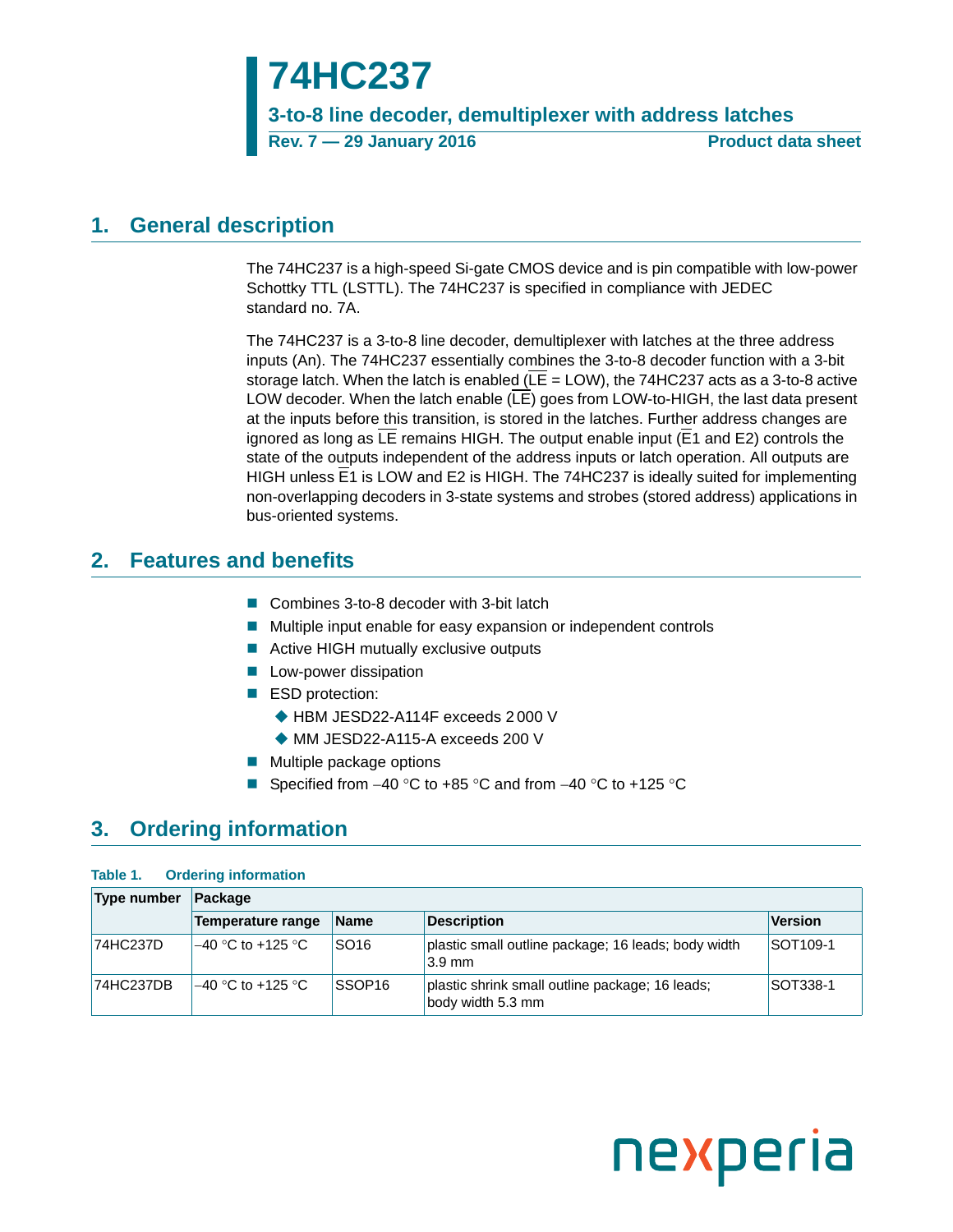### <span id="page-1-0"></span>**4. Functional diagram**



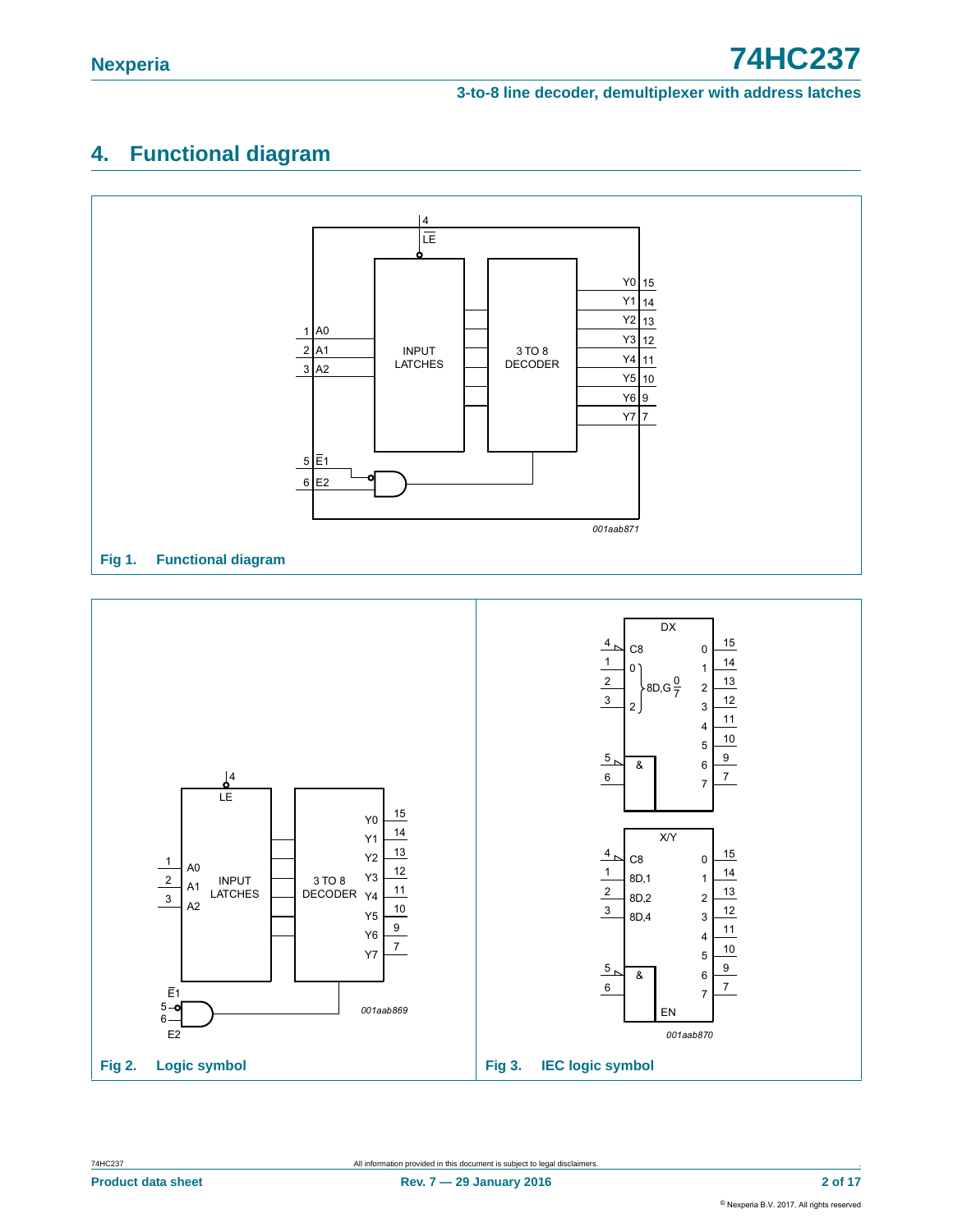

### <span id="page-2-0"></span>**5. Pinning information**

#### **5.1 Pinning**

<span id="page-2-1"></span>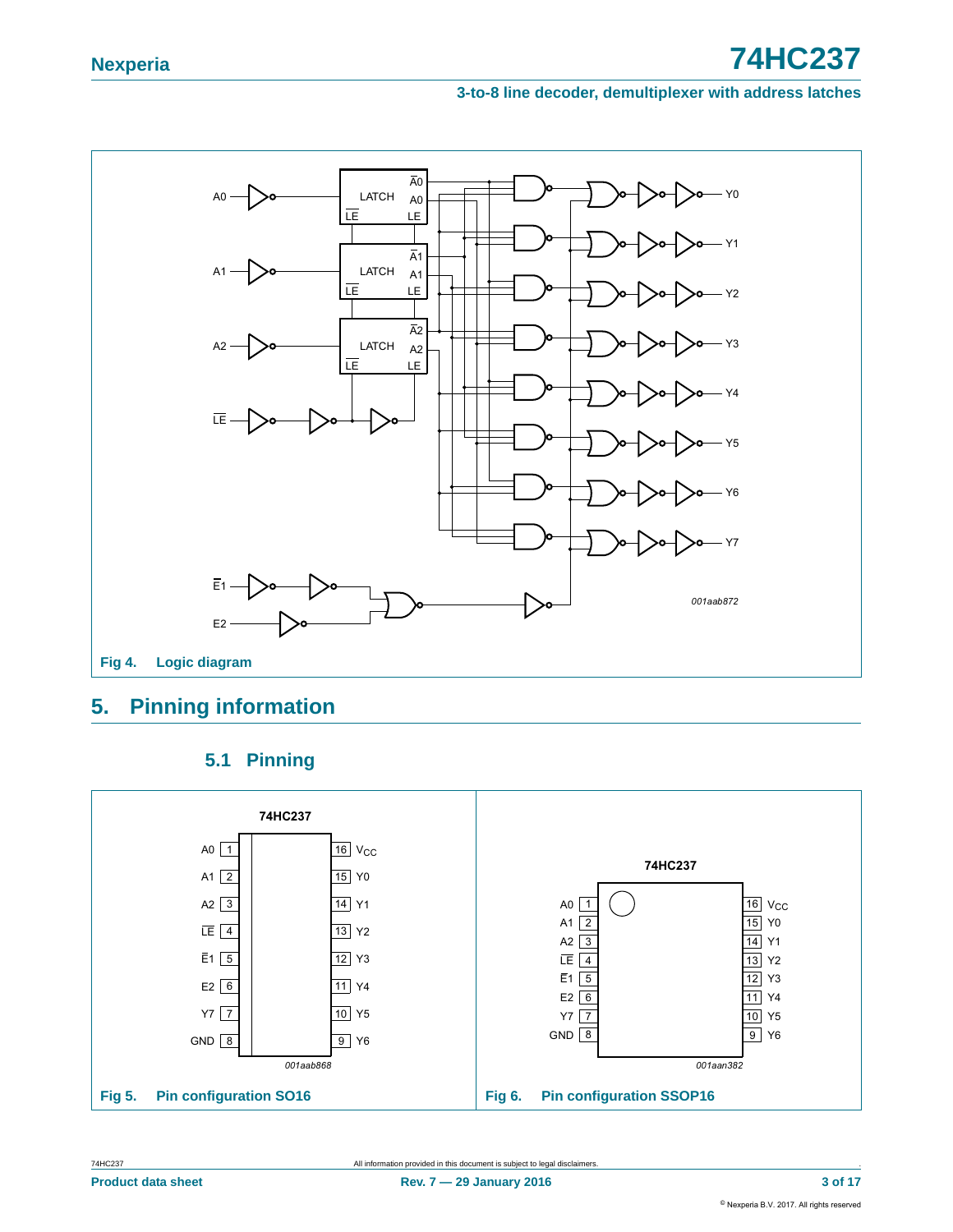### **5.2 Pin description**

<span id="page-3-0"></span>

| Table 2.<br><b>Pin description</b> |                                     |                                   |  |  |  |  |  |  |
|------------------------------------|-------------------------------------|-----------------------------------|--|--|--|--|--|--|
| Symbol                             | Pin                                 | <b>Description</b>                |  |  |  |  |  |  |
| A0 to A2                           | 1, 2, 3                             | data input                        |  |  |  |  |  |  |
| <b>I</b>                           | 4                                   | latch enable input (active LOW)   |  |  |  |  |  |  |
| $\overline{E1}$                    | 5                                   | data enable input 1 (active LOW)  |  |  |  |  |  |  |
| E <sub>2</sub>                     | 6                                   | data enable input 2 (active HIGH) |  |  |  |  |  |  |
| Y0 to Y7                           | 15, 14, 13, 12, 11, 10, 9, 7 output |                                   |  |  |  |  |  |  |
| <b>GND</b>                         | 8                                   | ground (0 V)                      |  |  |  |  |  |  |
| $V_{\rm CC}$                       | 16                                  | supply voltage                    |  |  |  |  |  |  |

### <span id="page-3-1"></span>**6. Functional description**

| Table 3.                |           | <b>Function table</b> |                |         |    |                |               |           |    |    |                |           |           |  |
|-------------------------|-----------|-----------------------|----------------|---------|----|----------------|---------------|-----------|----|----|----------------|-----------|-----------|--|
| Enable                  |           |                       |                | Input   |    |                | <b>Output</b> |           |    |    |                |           |           |  |
| LE.                     | <b>E1</b> | E2                    | A <sub>0</sub> | A1      | A2 | Y <sub>0</sub> | Y1            | <b>Y2</b> | Y3 | Y4 | Y <sub>5</sub> | <b>Y6</b> | <b>Y7</b> |  |
| H                       | L         | H                     | X              | X       | X  | stable         |               |           |    |    |                |           |           |  |
| $\overline{\mathsf{x}}$ | H         | $\mathsf{X}$          | X              | Χ       | X  | L              | ┗             |           | L  | ш  |                |           |           |  |
| $\mathsf{\overline{X}}$ | X         | L                     | X              | $\sf X$ | X  | L              | ┗             | L         | L. | ш  | L              | L         |           |  |
| L<br>┕                  |           | H                     | L              | L       | L  | H              | ┗             | L         | L. | ┕  | L              | L         |           |  |
|                         |           |                       | H              | L       | L  | L              | H             | L         | L  | L  |                | ш         |           |  |
|                         |           |                       |                | H       | ┗  | L.             | ┕             | Н         | L. |    |                |           |           |  |
|                         |           |                       | H              | H       | L  | L              | ┗             | L         | ΙH | ┗  | L              |           |           |  |
|                         |           |                       |                | ┗       | H  | L.             |               | L         | ш  | H  | L              |           |           |  |
|                         |           |                       | H              | L.      | H  | L              | ┕             | L         | L  | ┗  | H              | L         |           |  |
|                         |           |                       | ш              | H       | Н  | L              | ┕             | ┗         | ┗  | ┕  | L              | ΙH        |           |  |
|                         |           |                       | H              | H       | Н  | L              | ┕             | ┗         | L. | ┗  | ш              | L.        | H         |  |

[1]  $H = HIGH$  voltage level;  $L = LOW$  voltage level;  $X = don't$  care;  $Z = high-impedance$  OFF-state.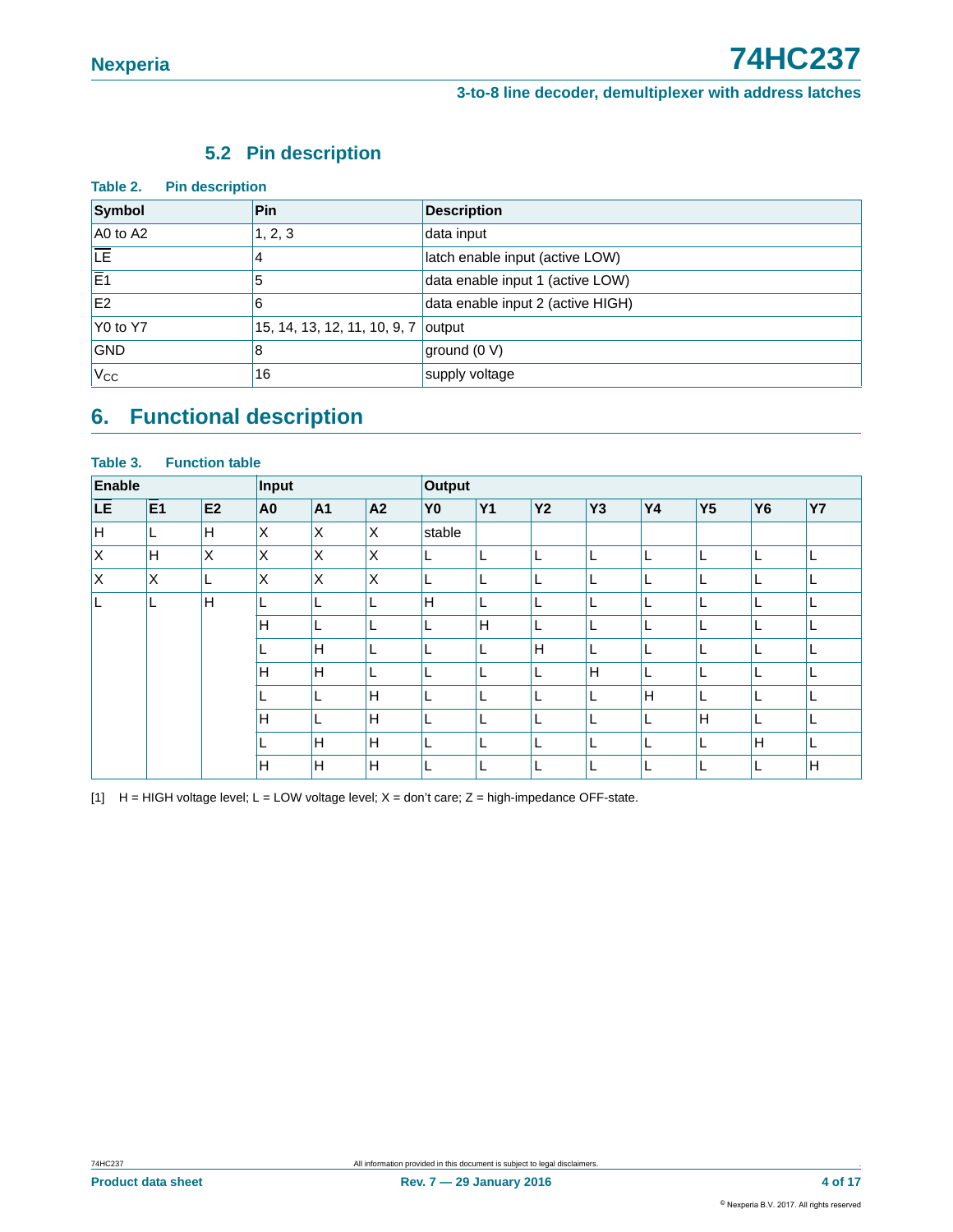### <span id="page-4-1"></span>**7. Limiting values**

#### **Table 4. Limiting values**

*In accordance with the Absolute Maximum Rating System (IEC 60134). Voltages are referenced to GND (ground = 0 V).*

| Symbol                           | <b>Parameter</b>        | <b>Conditions</b>                                             | Min                      | <b>Max</b> | Unit        |
|----------------------------------|-------------------------|---------------------------------------------------------------|--------------------------|------------|-------------|
| $V_{\rm CC}$                     | supply voltage          |                                                               | $-0.5$                   | $+7$       | V           |
| lık                              | input clamping current  | $V_1 < -0.5$ V or $V_1 > V_{CC} + 0.5$ V                      | $\overline{\phantom{a}}$ | ±20        | mA          |
| lok                              | output clamping current | $V_{\rm O}$ < -0.5 V or $V_{\rm O}$ > V <sub>CC</sub> + 0.5 V | $\overline{\phantom{a}}$ | ±20        | mA          |
| I <sub>O</sub>                   | output current          | $V_{\text{O}} = -0.5 \text{ V}$ to (V <sub>CC</sub> + 0.5 V)  | $\overline{\phantom{a}}$ | ±25        | mA          |
| $I_{\rm CC}$                     | supply current          |                                                               | $\overline{\phantom{a}}$ | $+50$      | mA          |
| <b>I</b> GND                     | ground current          |                                                               | $\overline{\phantom{0}}$ | $-50$      | mA          |
| $^{\shortmid}$ T $_{\text{stg}}$ | storage temperature     |                                                               | $-65$                    | $+150$     | $^{\circ}C$ |
| $P_{\text{tot}}$                 | total power dissipation | $[1]$<br>SO16 and SSOP16 packages                             | $\overline{\phantom{a}}$ | 500        | mW          |

<span id="page-4-0"></span>[1] For SO16 package:  $P_{tot}$  derates linearly with 8 mW/K above 70 °C. For SSOP16 package:  $P_{tot}$  derates linearly with 5.5 mW/K above 60 °C.

### <span id="page-4-2"></span>**8. Recommended operating conditions**

#### **Table 5. Recommended operating conditions**

 *Voltages are referenced to GND (ground = 0 V)*

| Symbol              | <b>Parameter</b>                    | <b>Conditions</b>    | Min                      | <b>Typ</b> | Max          | <b>Unit</b> |
|---------------------|-------------------------------------|----------------------|--------------------------|------------|--------------|-------------|
| $V_{\rm CC}$        | supply voltage                      |                      | 2.0                      | 5.0        | 6.0          | V           |
| $ V_1$              | input voltage                       |                      | $\mathbf 0$              |            | $V_{\rm CC}$ | ν           |
| $V_{\rm O}$         | output voltage                      |                      | 0                        | ۰          | $V_{\rm CC}$ | ٧           |
| $T_{amb}$           | ambient temperature                 |                      | $-40$                    | $+25$      | $+125$       | $^{\circ}C$ |
| $\Delta t/\Delta V$ | input transition rise and fall rate | $V_{\rm CC}$ = 2.0 V | $\overline{\phantom{0}}$ |            | 625          | ns/V        |
|                     |                                     | $V_{\rm CC}$ = 4.5 V | $\overline{\phantom{0}}$ | 1.67       | 139          | ns/V        |
|                     |                                     | $V_{CC} = 6.0 V$     | $\overline{\phantom{0}}$ |            | 83           | ns/V        |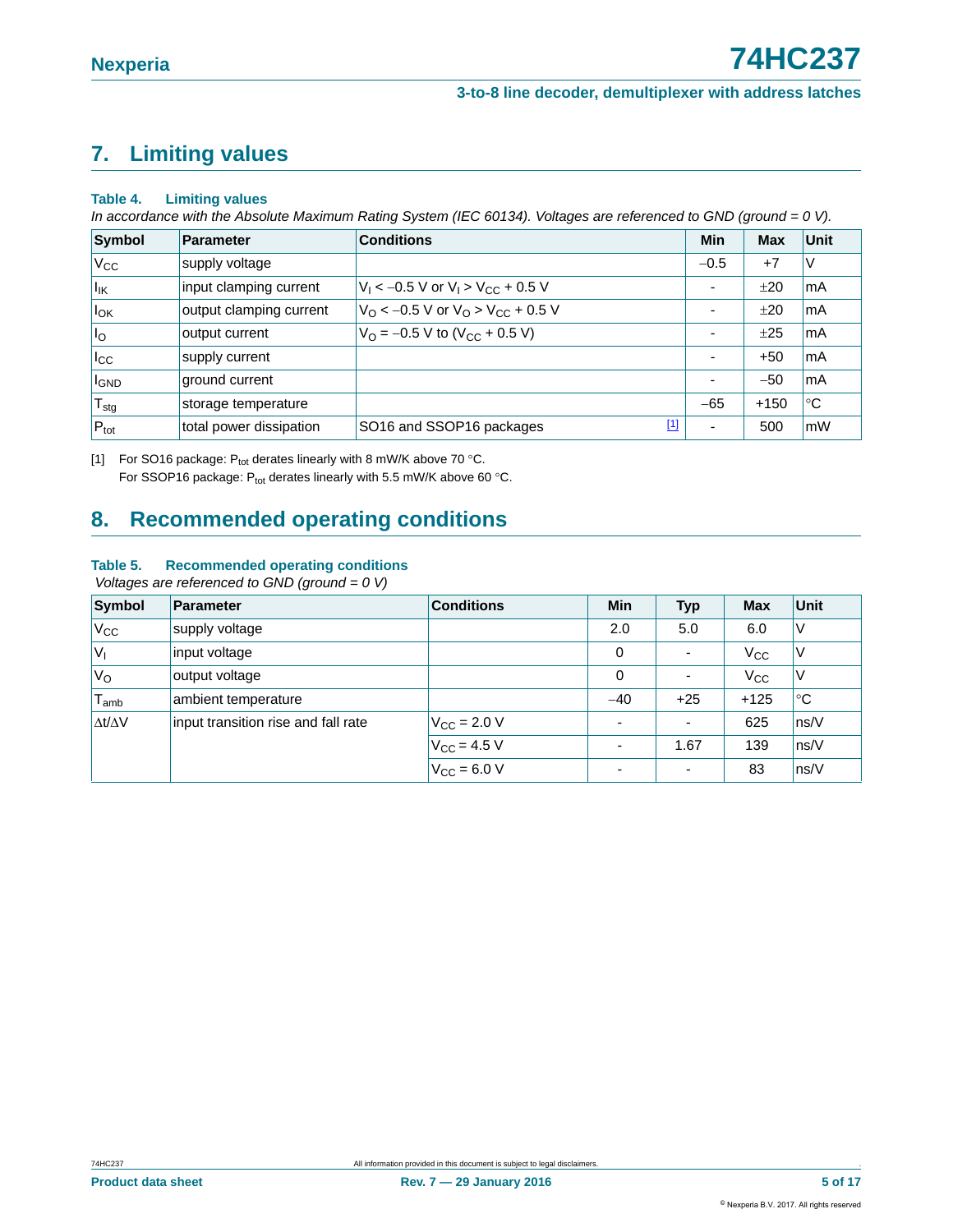### <span id="page-5-0"></span>**9. Static characteristics**

#### **Table 6. Static characteristics**

*At recommended operating conditions; voltages are referenced to GND (ground = 0 V).*

|                 | Symbol Parameter         | <b>Conditions</b>                                                 |                          | $T_{amb}$ = 25 °C |                | $T_{amb} = -40 °C$ to    | $+85 °C$                 | $T_{amb} = -40 °C$ to<br>$+125$ °C |                          | <b>Unit</b> |
|-----------------|--------------------------|-------------------------------------------------------------------|--------------------------|-------------------|----------------|--------------------------|--------------------------|------------------------------------|--------------------------|-------------|
|                 |                          |                                                                   | Min                      | <b>Typ</b>        | <b>Max</b>     | Min                      | <b>Max</b>               | Min                                | <b>Max</b>               |             |
| $V_{\text{IH}}$ | <b>HIGH-level</b>        | $V_{CC} = 2.0 V$                                                  | 1.5                      | 1.2               |                | 1.5                      |                          | 1.5                                | $\blacksquare$           | $\vee$      |
|                 | input voltage            | $V_{CC} = 4.5 V$                                                  | 3.15                     | 2.4               | $\blacksquare$ | 3.15                     | $\blacksquare$           | 3.15                               | $\blacksquare$           | $\vee$      |
|                 |                          | $V_{CC} = 6.0 V$                                                  | 4.2                      | 3.2               | $\blacksquare$ | 4.2                      | $\overline{\phantom{0}}$ | 4.2                                | $\overline{\phantom{a}}$ | V           |
| $V_{IL}$        | LOW-level                | $V_{\rm CC} = 2.0 V$                                              | $\blacksquare$           | 0.8               | 0.5            | $\overline{\phantom{a}}$ | 0.5                      | $\overline{\phantom{a}}$           | 0.5                      | V           |
|                 | input voltage            | $V_{CC} = 4.5 V$                                                  | $\overline{\phantom{a}}$ | 2.1               | 1.35           | $\overline{\phantom{a}}$ | 1.35                     | $\blacksquare$                     | 1.35                     | V           |
|                 |                          | $V_{CC} = 6.0 V$                                                  | $\blacksquare$           | 2.8               | 1.8            | $\blacksquare$           | 1.8                      | ä,                                 | 1.8                      | $\vee$      |
| V <sub>OH</sub> | <b>HIGH-level</b>        | $V_I = V_{IH}$ or $V_{IL}$                                        |                          |                   |                |                          |                          |                                    |                          |             |
|                 | output voltage           | $I_{\Omega}$ = -20 $\mu$ A; V <sub>CC</sub> = 2.0 V               | 1.9                      | 2.0               | ä,             | 1.9                      | $\overline{a}$           | 1.9                                | $\mathbf{r}$             | $\vee$      |
|                 |                          | $I_{\Omega}$ = -20 µA; $V_{\text{CC}}$ = 4.5 V                    | 4.4                      | 4.5               | $\blacksquare$ | 4.4                      | $\overline{a}$           | 4.4                                | $\mathbf{r}$             | $\vee$      |
|                 |                          | $I_{\Omega} = -20 \mu A$ ; $V_{CC} = 6.0 V$                       | 5.9                      | 6.0               | $\blacksquare$ | 5.9                      | $\overline{\phantom{a}}$ | 5.9                                | $\blacksquare$           | V           |
|                 |                          | $I_{\Omega} = -4.0$ mA; $V_{\text{CC}} = 4.5$ V                   | 3.98                     | 4.32              | $\blacksquare$ | 3.84                     | $\overline{\phantom{a}}$ | 3.7                                | $\blacksquare$           | V           |
|                 |                          | $I_{\Omega} = -5.2$ mA; $V_{\text{CC}} = 6.0$ V                   | 5.48                     | 5.81              | $\blacksquare$ | 5.34                     |                          | 5.2                                |                          | $\vee$      |
| $V_{OL}$        | LOW-level                | $V_I = V_{IH}$ or $V_{IL}$                                        |                          |                   |                |                          |                          |                                    |                          |             |
|                 | output voltage           | $I_{\text{O}} = 20 \mu\text{A}$ ; $V_{\text{CC}} = 2.0 \text{ V}$ | $\overline{a}$           | $\mathbf 0$       | 0.1            |                          | 0.1                      | ÷,                                 | 0.1                      | $\vee$      |
|                 |                          | $I_{\Omega}$ = 20 µA; $V_{\text{CC}}$ = 4.5 V                     | $\overline{a}$           | $\mathbf 0$       | 0.1            |                          | 0.1                      | L.                                 | 0.1                      | $\vee$      |
|                 |                          | $I_{\Omega}$ = 20 µA; $V_{\text{CC}}$ = 6.0 V                     | $\blacksquare$           | $\Omega$          | 0.1            |                          | 0.1                      | ÷,                                 | 0.1                      | $\vee$      |
|                 |                          | $I_{\text{O}}$ = 4.0 mA; $V_{\text{CC}}$ = 4.5 V                  | ÷,                       | 0.15              | 0.26           | $\blacksquare$           | 0.33                     | ä,                                 | 0.4                      | $\vee$      |
|                 |                          | $I_{\text{O}}$ = 5.2 mA; $V_{\text{CC}}$ = 6.0 V                  | $\blacksquare$           | 0.16              | 0.26           | $\blacksquare$           | 0.33                     | ä,                                 | 0.4                      | V           |
| h,              | input leakage<br>current | $V_1 = V_{CC}$ or GND;<br>$V_{CC} = 6.0 V$                        | $\blacksquare$           |                   | ±0.1           | ÷,                       | ±1.0                     | ÷,                                 | ±1.0                     | μA          |
| $I_{\rm CC}$    | supply current           | $V_1 = V_{CC}$ or GND; $I_Q = 0$ A;<br>$V_{CC}$ = 6.0 V           | $\overline{\phantom{a}}$ | ä,                | 8.0            |                          | 80                       | $\blacksquare$                     | 160                      | μA          |
| C <sub>1</sub>  | input<br>capacitance     |                                                                   | $\overline{\phantom{a}}$ | 3.5               |                |                          |                          |                                    |                          | pF          |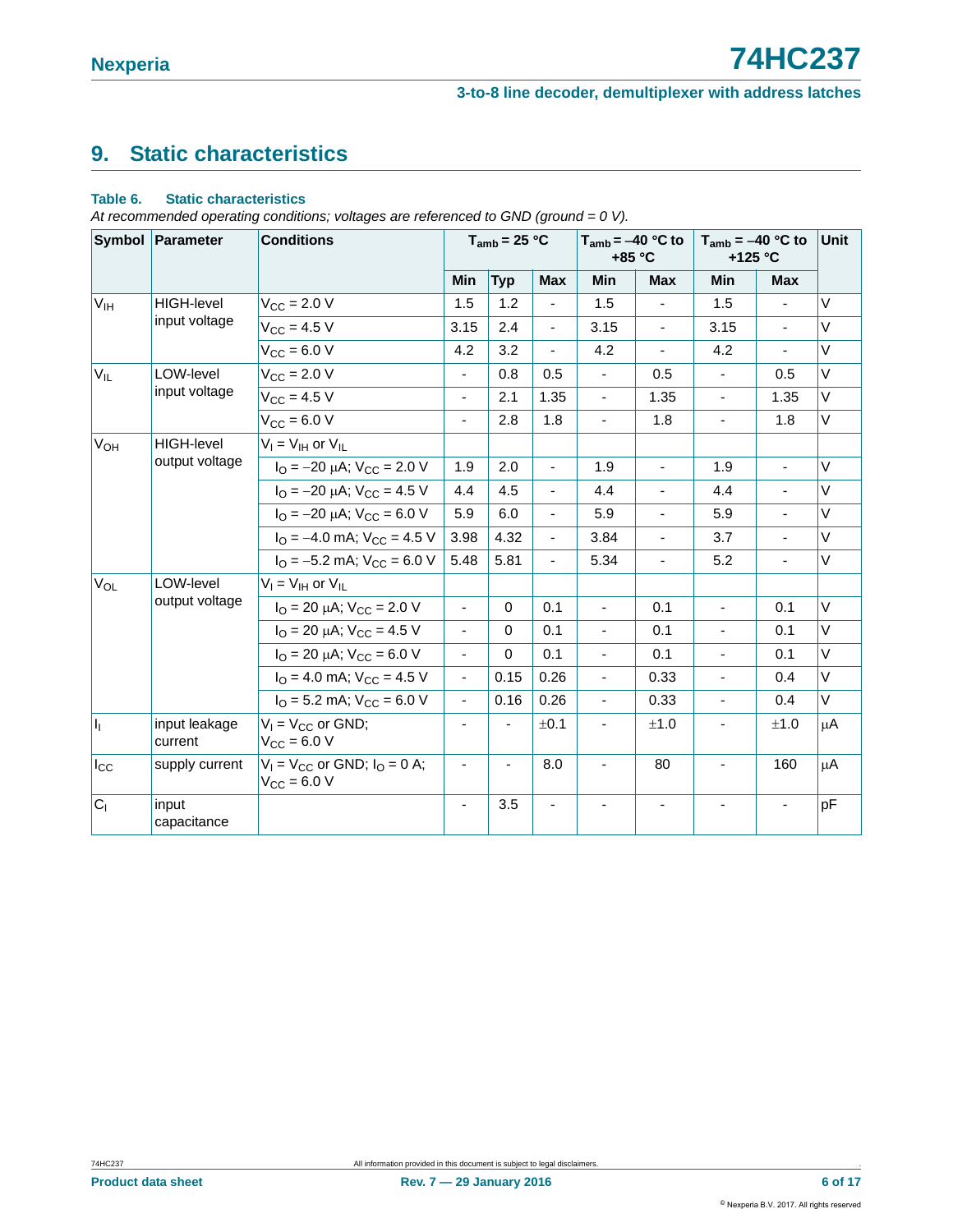### <span id="page-6-0"></span>**10. Dynamic characteristics**

#### **Table 7. Dynamic characteristics**

*Voltages are referenced to GND (ground = 0 V); CL = 50 pF unless otherwise specified; for test circuit see [Figure 10](#page-9-0).*

|              | Symbol Parameter<br><b>Conditions</b> |                                         |       | $T_{amb}$ = 25 °C        |                         |                              | $T_{amb} = -40 °C$<br>to +85 °C |                          | $T_{amb} = -40 °C$<br>to +125 °C |                          | <b>Unit</b>            |
|--------------|---------------------------------------|-----------------------------------------|-------|--------------------------|-------------------------|------------------------------|---------------------------------|--------------------------|----------------------------------|--------------------------|------------------------|
|              |                                       |                                         |       | Min                      | <b>Typ</b>              | <b>Max</b>                   | Min                             | <b>Max</b>               | Min                              | <b>Max</b>               |                        |
| $t_{\rm pd}$ | propagation                           | An to Yn; see Figure 7                  | $[1]$ |                          |                         |                              |                                 |                          |                                  |                          |                        |
|              | delay                                 | $V_{\text{CC}} = 2.0 V$                 |       | $\blacksquare$           | 52                      | 160                          | $\blacksquare$                  | 200                      | $\blacksquare$                   | 240                      | ns                     |
|              |                                       | $V_{CC}$ = 4.5 V                        |       |                          | 19                      | 32                           | $\frac{1}{2}$                   | 40                       | $\overline{\phantom{0}}$         | 48                       | ns                     |
|              |                                       | $V_{CC} = 5 V$ ; C <sub>L</sub> = 15 pF |       | $\overline{\phantom{a}}$ | 16                      | $\frac{1}{2}$                | $\frac{1}{2}$                   | $\blacksquare$           | $\blacksquare$                   | $\blacksquare$           | ns                     |
|              |                                       | $V_{CC} = 6.0 V$                        |       | $\blacksquare$           | 15                      | 27                           | $\overline{a}$                  | 34                       | $\blacksquare$                   | 41                       | ns                     |
|              |                                       | $LE$ to Yn; see Figure 7                | $[1]$ |                          |                         |                              |                                 |                          |                                  |                          |                        |
|              |                                       | $V_{\text{CC}} = 2.0 V$                 |       | $\overline{\phantom{a}}$ | 61                      | 190                          | $\frac{1}{2}$                   | 240                      | $\blacksquare$                   | 285                      | ns                     |
|              |                                       | $V_{CC} = 4.5 V$                        |       | $\blacksquare$           | 22                      | 38                           | $\blacksquare$                  | 48                       | $\blacksquare$                   | 57                       | ns                     |
|              |                                       | $V_{CC}$ = 5 V; C <sub>L</sub> = 15 pF  |       | $\blacksquare$           | 19                      |                              | $\frac{1}{2}$                   | $\blacksquare$           | $\overline{\phantom{a}}$         | $\blacksquare$           | ns                     |
|              |                                       | $V_{CC}$ = 6.0 V                        |       | $\blacksquare$           | 18                      | 32                           | ÷,                              | 41                       | $\blacksquare$                   | 48                       | ns                     |
|              |                                       | E1to Yn; see Figure 8                   | $[1]$ |                          |                         |                              |                                 |                          |                                  |                          |                        |
|              |                                       | $V_{CC} = 2.0 V$                        |       | $\blacksquare$           | 47                      | 145                          | $\blacksquare$                  | 180                      | $\blacksquare$                   | 220                      | ns                     |
|              |                                       | $V_{CC}$ = 4.5 V                        |       | $\blacksquare$           | 17                      | 29                           | ä,                              | 36                       | $\blacksquare$                   | 44                       | ns                     |
|              |                                       | $V_{CC}$ = 5 V; C <sub>L</sub> = 15 pF  |       | $\blacksquare$           | 14                      | $\overline{a}$               | ÷.                              | $\blacksquare$           | $\blacksquare$                   | $\omega$                 | ns                     |
|              |                                       | $V_{CC}$ = 6.0 V                        |       | $\overline{\phantom{a}}$ | 14                      | 25                           | $\overline{\phantom{a}}$        | 31                       | ÷,                               | 38                       | ns                     |
|              |                                       | E2 to Yn; see Figure 7                  | $[1]$ |                          |                         |                              |                                 |                          |                                  |                          |                        |
|              |                                       | $V_{CC} = 2.0 V$                        |       | $\blacksquare$           | 47                      | 145                          | ä,                              | 180                      | $\blacksquare$                   | 220                      | ns                     |
|              |                                       | $V_{CC}$ = 4.5 V                        |       | $\blacksquare$           | 17                      | 29                           | ÷,                              | 36                       | ÷.                               | 44                       | ns                     |
|              |                                       | $V_{CC} = 5 V$ ; C <sub>L</sub> = 15 pF |       | $\overline{\phantom{a}}$ | 14                      |                              | $\frac{1}{2}$                   |                          | ۰                                | $\blacksquare$           | ns                     |
|              |                                       | $V_{CC} = 6.0 V$                        |       | $\blacksquare$           | 14                      | 25                           | ÷,                              | 31                       | $\blacksquare$                   | 38                       | ns                     |
| $ t_t $      | transition<br>time                    | Yn; see Figure 7 and<br>Figure 8        | $[2]$ |                          |                         |                              |                                 |                          |                                  |                          |                        |
|              |                                       | $V_{\text{CC}} = 2.0 V$                 |       | $\overline{\phantom{a}}$ | 19                      | 75                           | ÷,                              | 95                       | $\overline{\phantom{a}}$         | 110                      | ns                     |
|              |                                       | $V_{CC} = 4.5 V$                        |       |                          | $\overline{7}$          | 15                           |                                 | 19                       |                                  | 22                       | ns                     |
|              |                                       | $V_{\text{CC}} = 6.0 V$                 |       | $\overline{\phantom{a}}$ | 6                       | 13                           | $\frac{1}{2}$                   | 16                       | $\overline{\phantom{a}}$         | 19                       | ns                     |
| $ t_W $      | pulse width                           | LE HIGH; see Figure 9                   |       |                          |                         |                              |                                 |                          |                                  |                          |                        |
|              |                                       | $V_{\text{CC}} = 2.0 V$                 |       | 50                       | 11                      | $\qquad \qquad \blacksquare$ | 65                              | $\blacksquare$           | 75                               | $\blacksquare$           | ns                     |
|              |                                       | $V_{CC}$ = 4.5 V                        |       | $10\,$                   | $\overline{\mathbf{4}}$ |                              | 13                              |                          | 15                               |                          | ns                     |
|              |                                       | $V_{CC}$ = 6.0 V                        |       | 9                        | 3                       | $\overline{\phantom{a}}$     | 11                              | $\blacksquare$           | 13                               | $\overline{\phantom{a}}$ | ns                     |
| $t_{\rm su}$ | set-up time                           | An to LE; see Figure 9                  |       |                          |                         |                              |                                 |                          |                                  |                          |                        |
|              |                                       | $V_{\text{CC}} = 2.0 V$                 |       | 50                       | 6                       |                              | 65                              | $\blacksquare$           | 75                               | $\overline{\phantom{a}}$ | ns                     |
|              |                                       | $V_{CC} = 4.5 V$                        |       | 10                       | $\overline{c}$          |                              | 13                              | -                        | 15                               | -                        | $\overline{\text{ns}}$ |
|              |                                       | $V_{CC} = 6.0 V$                        |       | 9                        | $\overline{c}$          | -                            | 11                              | $\overline{\phantom{a}}$ | 13                               | $\overline{\phantom{a}}$ | n s                    |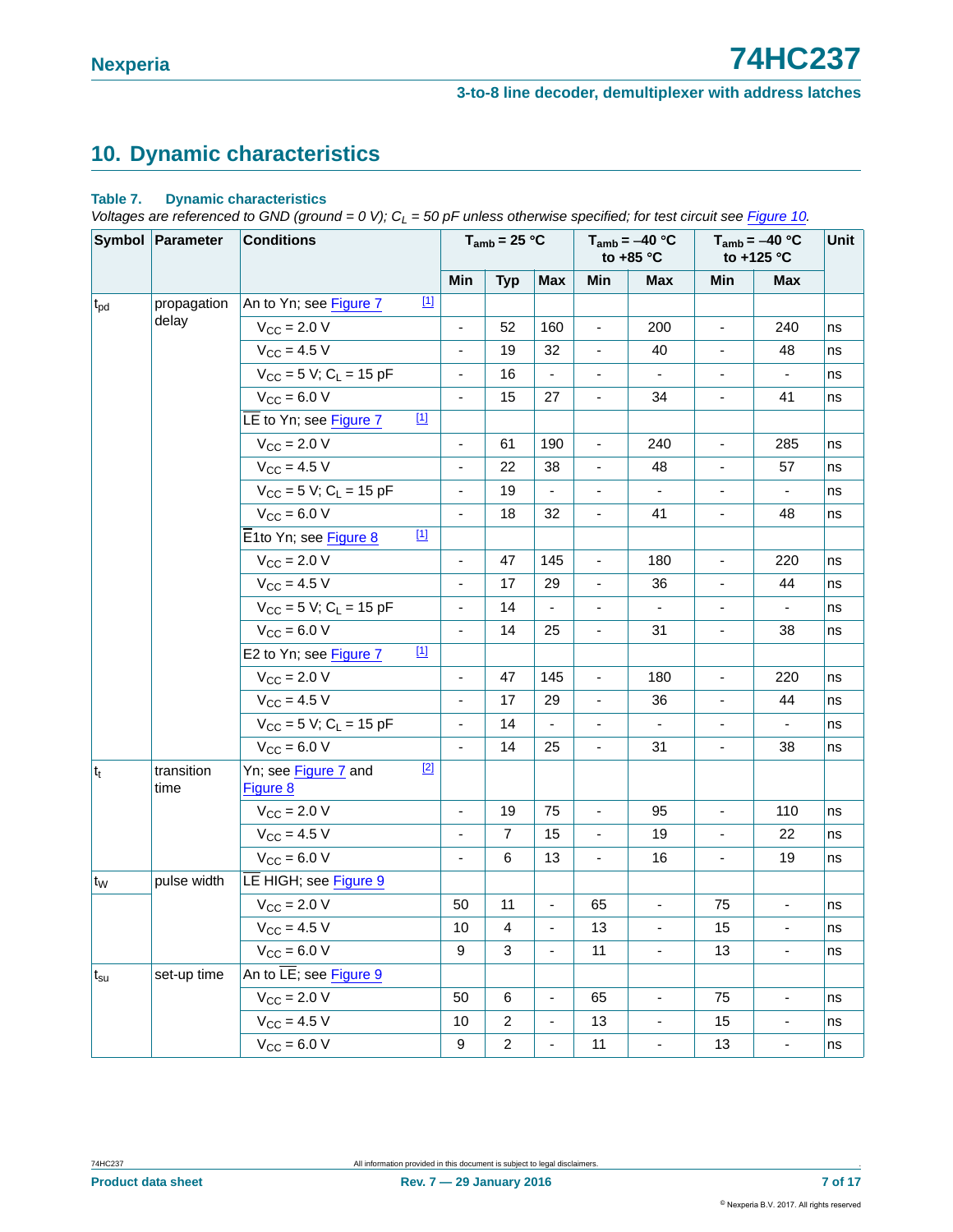#### **Table 7. Dynamic characteristics** *…continued*

*Voltages are referenced to GND (ground = 0 V); CL = 50 pF unless otherwise specified; for test circuit see Figure 10.*

|                      | Symbol Parameter                    | <b>Conditions</b>                                             |     | $T_{amb}$ = 25 °C |                          | $T_{amb} = -40 °C$<br>to $+85$ °C |                          | $T_{amb} = -40 °C$<br>to $+125$ °C |                          | Unit |
|----------------------|-------------------------------------|---------------------------------------------------------------|-----|-------------------|--------------------------|-----------------------------------|--------------------------|------------------------------------|--------------------------|------|
|                      |                                     |                                                               | Min | <b>Typ</b>        | <b>Max</b>               | <b>Min</b>                        | <b>Max</b>               | <b>Min</b>                         | <b>Max</b>               |      |
| hold time<br>$t_{h}$ |                                     | An to LE; see Figure 9                                        |     |                   |                          |                                   |                          |                                    |                          |      |
|                      |                                     | $V_{CC}$ = 2.0 V                                              | 30  | 3                 | $\overline{\phantom{0}}$ | 40                                | $\overline{\phantom{0}}$ | 45                                 | ٠                        | ns   |
|                      |                                     | $V_{CC} = 4.5 V$                                              | 6   | 1                 |                          | 8                                 |                          | 9                                  | $\overline{\phantom{a}}$ | ns   |
|                      |                                     | $V_{CC} = 6.0 V$                                              | 5   | 1                 |                          | 7                                 | $\overline{\phantom{0}}$ | 8                                  | $\overline{\phantom{a}}$ | ns   |
| $C_{PD}$             | power<br>dissipation<br>capacitance | $[3]$<br>$C_1 = 50$ pF; f = 1 MHz;<br>$V_1$ = GND to $V_{CC}$ |     | 60                | $\overline{\phantom{0}}$ | ۰                                 |                          | ۰                                  | ٠                        | pF   |

<span id="page-7-1"></span>[1]  $t_{pd}$  is the same as  $t_{PLH}$  and  $t_{PHL}$ .

#### <span id="page-7-2"></span>[2]  $t_t$  is the same as  $t_{THL}$  and  $t_{TLH}$ .

<span id="page-7-3"></span>[3] C<sub>PD</sub> is used to determine the dynamic power dissipation ( $P_D$  in  $\mu$ W).

 $P_D = C_{PD} \times V_{CC}^2 \times f_i \times N + \Sigma (C_L \times V_{CC}^2 \times f_o)$  where:

fi = input frequency in MHz;

 $f_0$  = output frequency in MHz;

 $C_L$  = output load capacitance in pF;

 $V_{CC}$  = supply voltage in V;

 $N =$  number of inputs switching;

 $\Sigma(C_L \times V_{CC}^2 \times f_0)$  = sum of outputs.

### <span id="page-7-4"></span>**11. Waveforms**

<span id="page-7-0"></span>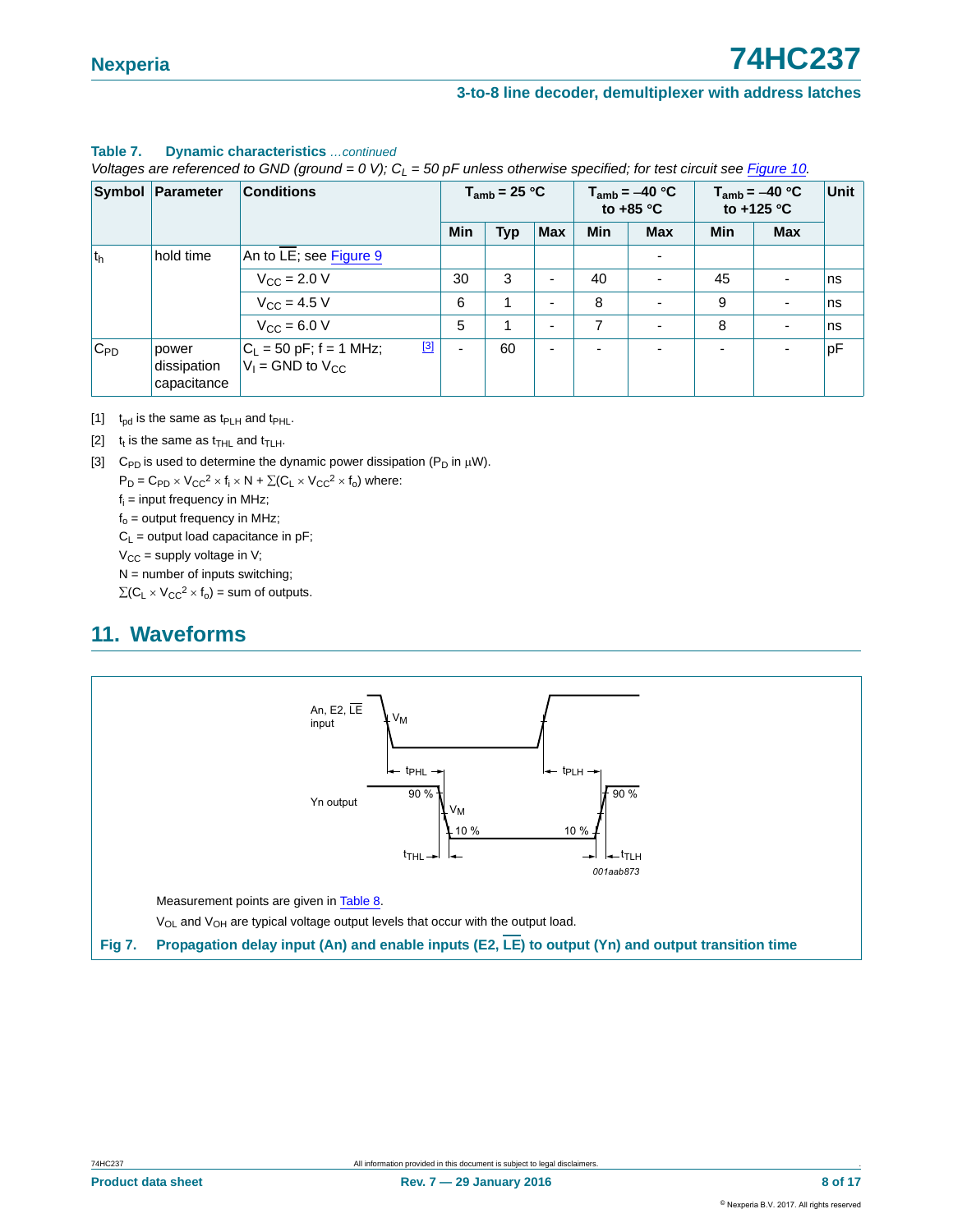

<span id="page-8-0"></span>

#### <span id="page-8-2"></span><span id="page-8-1"></span>**Table 8. Measurement points**

| Type    | Input       | Output         |  |  |
|---------|-------------|----------------|--|--|
|         | $V_M$       | V <sub>M</sub> |  |  |
| 74HC237 | $0.5V_{CC}$ | $0.5V_{CC}$    |  |  |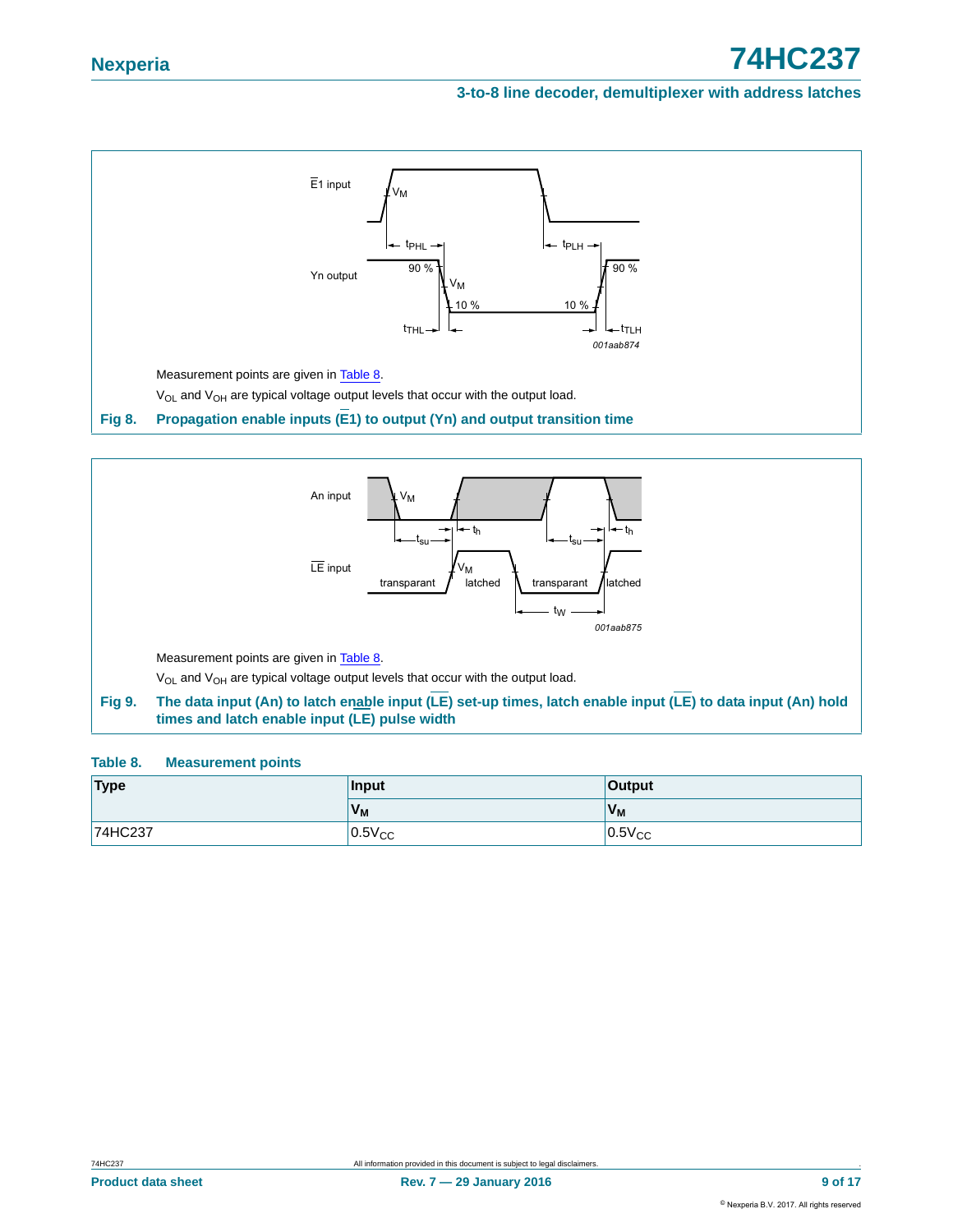

#### <span id="page-9-1"></span><span id="page-9-0"></span>**Table 9. Test data**

| <b>Type</b> | Input        |                   | Load                      | <b>Test</b>                         |
|-------------|--------------|-------------------|---------------------------|-------------------------------------|
|             |              | ∣ւր, ւք           | $\mathbf{v}_{\mathsf{L}}$ |                                     |
| 74HC237     | $V_{\rm CC}$ | 6.0 <sub>ns</sub> | 15 pF, 50 pF              | t <sub>PLH</sub> , t <sub>PHL</sub> |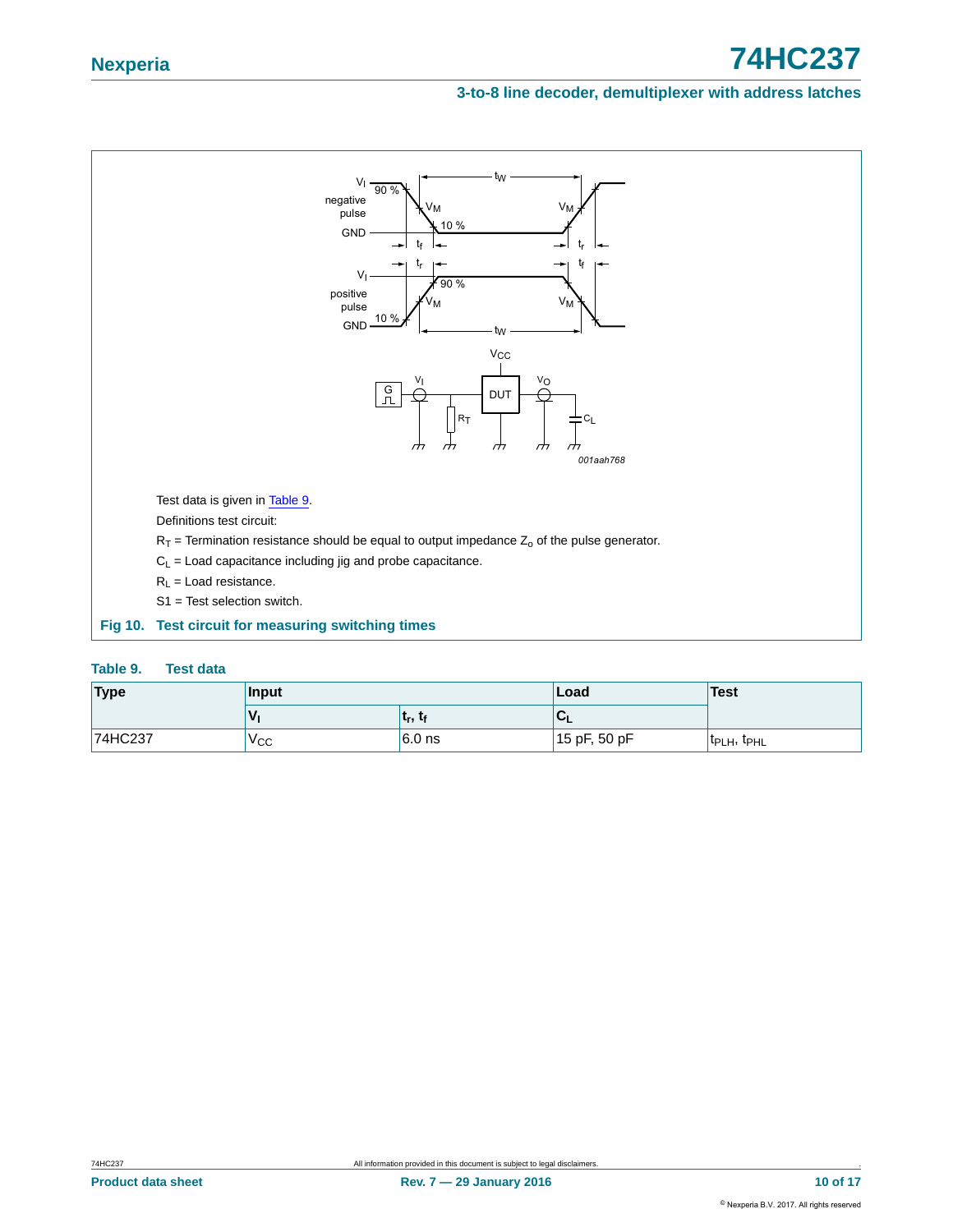### <span id="page-10-0"></span>**12. Application information**

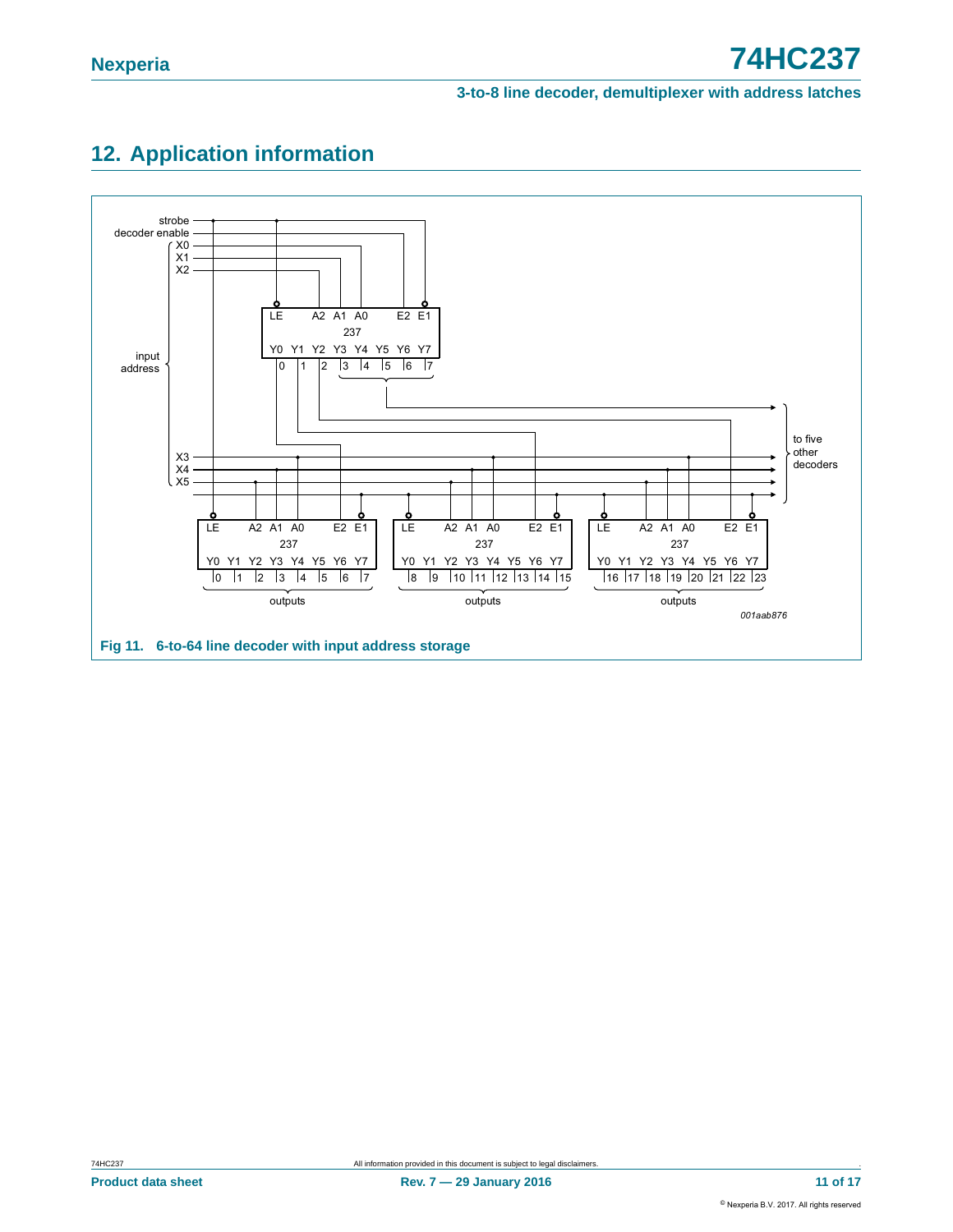### <span id="page-11-0"></span>**13. Package outline**



#### **Fig 12. Package outline SOT109-1 (SO16)**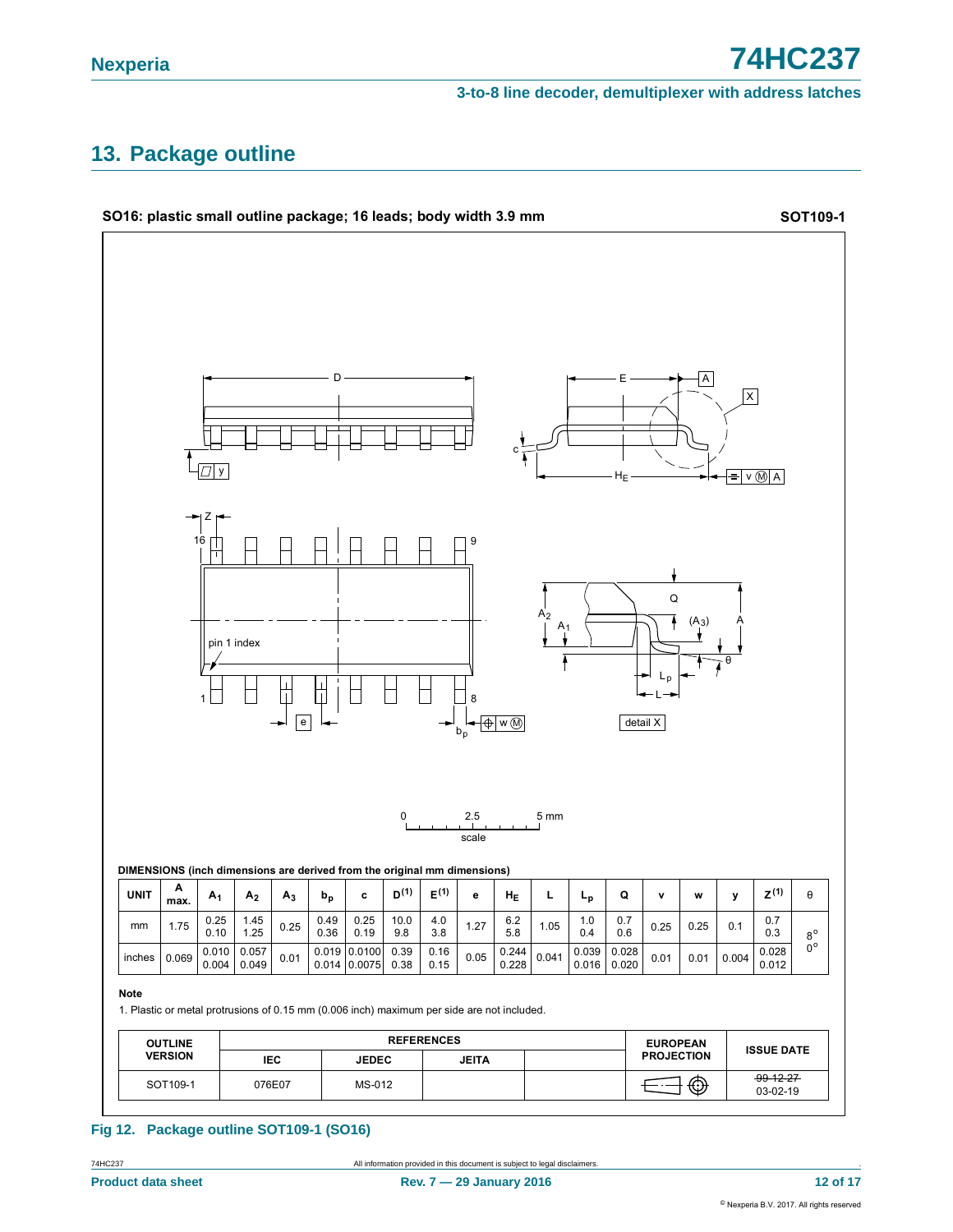

#### **Fig 13. Package outline SOT338-1 (SSOP16)**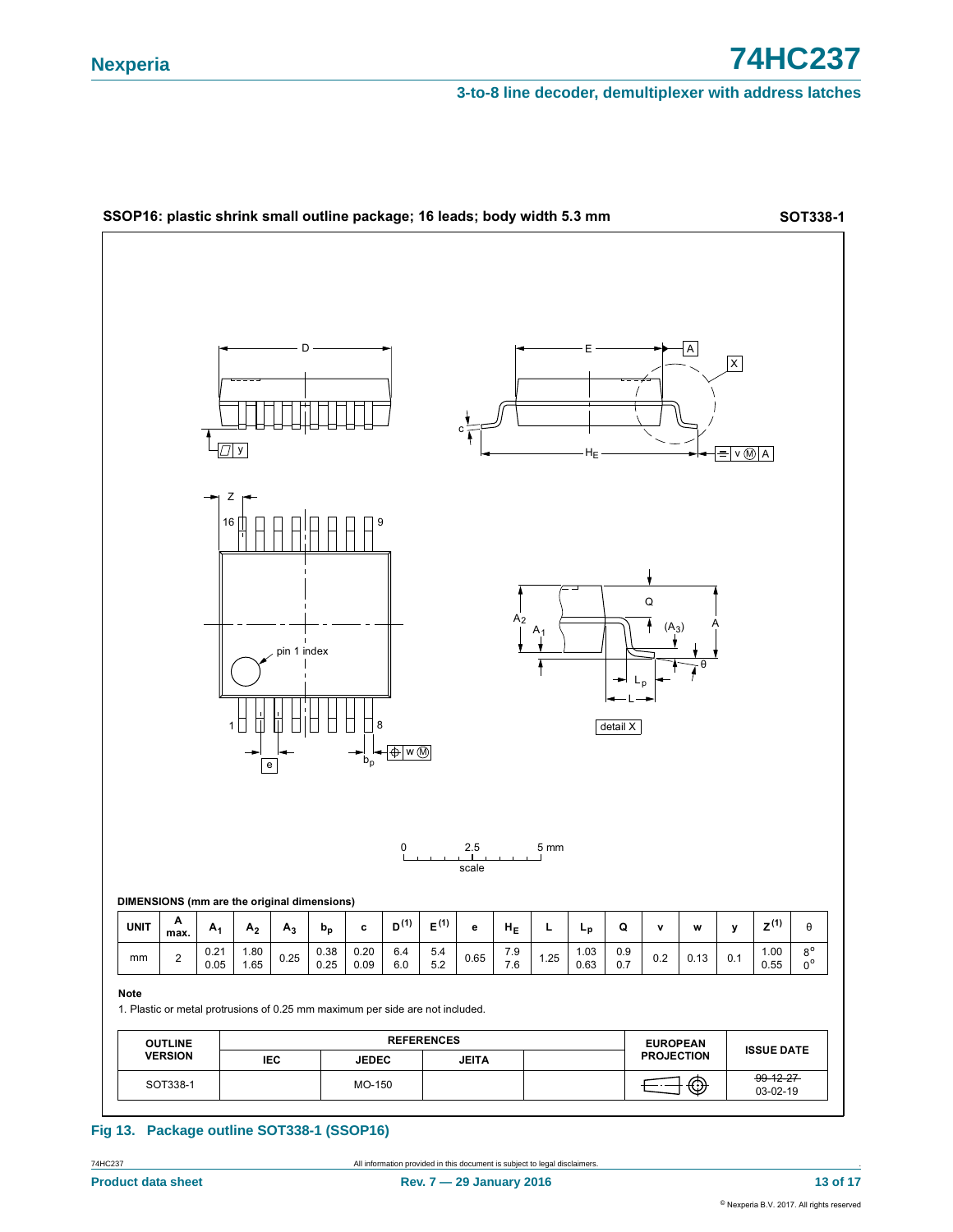### <span id="page-13-0"></span>**14. Abbreviations**

| Table 10. Abbreviations |                                         |  |  |  |  |  |  |
|-------------------------|-----------------------------------------|--|--|--|--|--|--|
| Acronym                 | <b>Description</b>                      |  |  |  |  |  |  |
| <b>CMOS</b>             | Complementary Metal Oxide Semiconductor |  |  |  |  |  |  |
| <b>DUT</b>              | Device Under Test                       |  |  |  |  |  |  |
| <b>ESD</b>              | ElectroStatic Discharge                 |  |  |  |  |  |  |
| <b>HBM</b>              | Human Body Model                        |  |  |  |  |  |  |
| MМ                      | Machine Model                           |  |  |  |  |  |  |
| <b>TTL</b>              | <b>Transistor-Transistor Logic</b>      |  |  |  |  |  |  |

### <span id="page-13-1"></span>**15. Revision history**

#### **Table 11. Revision history**

| <b>Document ID</b>  | Release date                                                | Data sheet status     | <b>Change notice</b>     | <b>Supersedes</b>   |  |  |  |  |
|---------------------|-------------------------------------------------------------|-----------------------|--------------------------|---------------------|--|--|--|--|
| 74HC237 v.7         | 20160129                                                    | Product data sheet    | ۰                        | 74HC237 v.6         |  |  |  |  |
| Modifications:      | Type number 74HC237N removed.                               |                       |                          |                     |  |  |  |  |
| 74HC237 v.6         | 20120823                                                    | Product data sheet    |                          | 74HC237 v.5         |  |  |  |  |
| Modifications:      | Measurement points added to Figure 7 and Figure 8 (errata). |                       |                          |                     |  |  |  |  |
| 74HC237 v.5         | 20111209                                                    | Product data sheet    |                          | 74HC237 v.4         |  |  |  |  |
| Modifications:      | Legal pages updated.                                        |                       |                          |                     |  |  |  |  |
| 74HC237 v.4         | 20110110                                                    | Product data sheet    |                          | 74HC237 v.3         |  |  |  |  |
| 74HC237 v.3         | 20041112                                                    | Product data sheet    | $\overline{\phantom{0}}$ | 74HC_HCT237_CNV v.2 |  |  |  |  |
| 74HC_HCT237_CNV v.2 | 19970828                                                    | Product specification | ٠                        | 74HC HCT237 v.1     |  |  |  |  |
| 74HC HCT237 v.1     | 19901201                                                    | Product specification |                          |                     |  |  |  |  |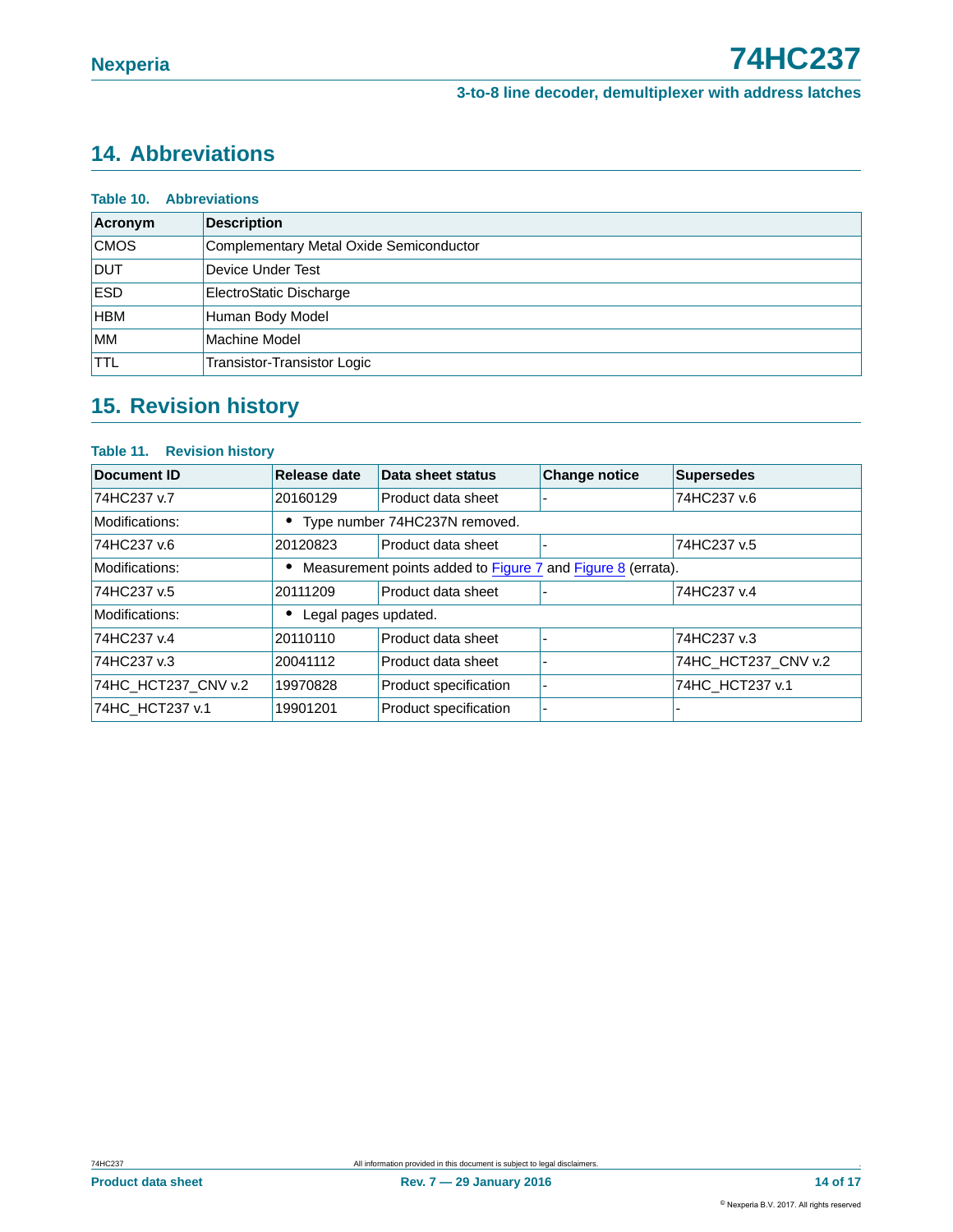### <span id="page-14-3"></span>**16. Legal information**

#### <span id="page-14-4"></span>**16.1 Data sheet status**

| Document status[1][2]          | <b>Product status</b> <sup>[3]</sup> | <b>Definition</b>                                                                     |
|--------------------------------|--------------------------------------|---------------------------------------------------------------------------------------|
| Objective [short] data sheet   | Development                          | This document contains data from the objective specification for product development. |
| Preliminary [short] data sheet | Qualification                        | This document contains data from the preliminary specification.                       |
| Product [short] data sheet     | Production                           | This document contains the product specification.                                     |

<span id="page-14-0"></span>[1] Please consult the most recently issued document before initiating or completing a design.

- <span id="page-14-1"></span>[2] The term 'short data sheet' is explained in section "Definitions".
- <span id="page-14-2"></span>[3] The product status of device(s) described in this document may have changed since this document was published and may differ in case of multiple devices. The latest product status information is available on the Internet at URL [http://www.nexperia](http://www.nexperia.com).com.

### <span id="page-14-5"></span>**16.2 Definitions**

**Draft —** The document is a draft version only. The content is still under internal review and subject to formal approval, which may result in modifications or additions. Nexperia does not give any representations or warranties as to the accuracy or completeness of information included herein and shall have no liability for the consequences of use of such information.

**Short data sheet —** A short data sheet is an extract from a full data sheet with the same product type number(s) and title. A short data sheet is intended for quick reference only and should not be relied upon to contain detailed and full information. For detailed and full information see the relevant full data sheet, which is available on request via the local Nexperia sales office. In case of any inconsistency or conflict with the short data sheet, the full data sheet shall prevail.

**Product specification —** The information and data provided in a Product data sheet shall define the specification of the product as agreed between Nexperia and its customer, unless Nexperia and

customer have explicitly agreed otherwise in writing. In no event however, shall an agreement be valid in which the Nexperia product is deemed to offer functions and qualities beyond those described in the Product data sheet.

### <span id="page-14-6"></span>**16.3 Disclaimers**

**Limited warranty and liability —** Information in this document is believed to be accurate and reliable. However, Nexperia does not give any representations or warranties, expressed or implied, as to the accuracy or completeness of such information and shall have no liability for the consequences of use of such information. Nexperia takes no responsibility for the content in this document if provided by an information source outside of Nexperia.

In no event shall Nexperia be liable for any indirect, incidental, punitive, special or consequential damages (including - without limitation - lost profits, lost savings, business interruption, costs related to the removal or replacement of any products or rework charges) whether or not such damages are based on tort (including negligence), warranty, breach of contract or any other legal theory.

Notwithstanding any damages that customer might incur for any reason whatsoever, Nexperia's aggregate and cumulative liability towards customer for the products described herein shall be limited in accordance with the *Terms and conditions of commercial sale* of Nexperia.

**Right to make changes —** Nexperia reserves the right to make changes to information published in this document, including without limitation specifications and product descriptions, at any time and without notice. This document supersedes and replaces all information supplied prior to the publication hereof.

**Suitability for use —** Nexperia products are not designed, authorized or warranted to be suitable for use in life support, life-critical or safety-critical systems or equipment, nor in applications where failure or malfunction of a Nexperia product can reasonably be expected to result in personal injury, death or severe property or environmental damage. Nexperia and its suppliers accept no liability for inclusion and/or use of Nexperia products in such equipment or applications and therefore such inclusion and/or use is at the customer's own risk.

**Applications —** Applications that are described herein for any of these products are for illustrative purposes only. Nexperia makes no representation or warranty that such applications will be suitable for the specified use without further testing or modification.

Customers are responsible for the design and operation of their applications and products using Nexperia products, and Nexperia accepts no liability for any assistance with applications or customer product design. It is customer's sole responsibility to determine whether the Nexperia product is suitable and fit for the customer's applications and products planned, as well as for the planned application and use of customer's third party customer(s). Customers should provide appropriate design and operating safeguards to minimize the risks associated with their applications and products.

Nexperia does not accept any liability related to any default, damage, costs or problem which is based on any weakness or default in the customer's applications or products, or the application or use by customer's third party customer(s). Customer is responsible for doing all necessary testing for the customer's applications and products using Nexperia products in order to avoid a default of the applications and the products or of the application or use by customer's third party customer(s). Nexperia does not accept any liability in this respect.

**Limiting values —** Stress above one or more limiting values (as defined in the Absolute Maximum Ratings System of IEC 60134) will cause permanent damage to the device. Limiting values are stress ratings only and (proper) operation of the device at these or any other conditions above those given in the Recommended operating conditions section (if present) or the Characteristics sections of this document is not warranted. Constant or repeated exposure to limiting values will permanently and irreversibly affect the quality and reliability of the device.

#### **Terms and conditions of commercial sale —** Nexperia

products are sold subject to the general terms and conditions of commercial sale, as published at [http://www.nexperia.com/profile/te](http://www.nexperia.com/profile/terms)rms, unless otherwise agreed in a valid written individual agreement. In case an individua agreement is concluded only the terms and conditions of the respective agreement shall apply. Nexperia hereby expressly objects to applying the customer's general terms and conditions with regard to the purchase of Nexperia products by customer.

**No offer to sell or license —** Nothing in this document may be interpreted or construed as an offer to sell products that is open for acceptance or the grant, conveyance or implication of any license under any copyrights, patents or other industrial or intellectual property rights.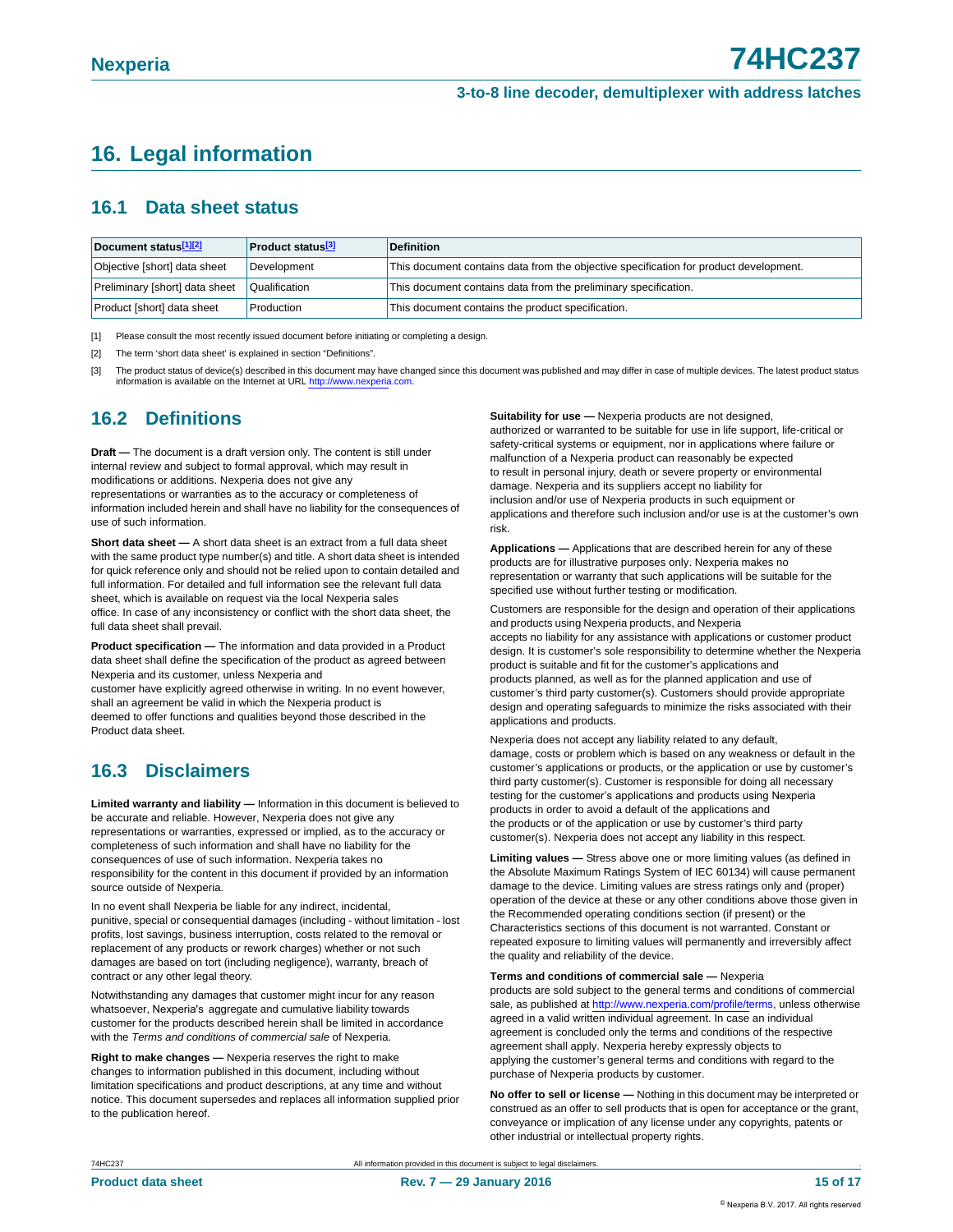**Export control —** This document as well as the item(s) described herein may be subject to export control regulations. Export might require a prior authorization from competent authorities.

**Non-automotive qualified products —** Unless this data sheet expressly states that this specific Nexperia product is automotive qualified, the product is not suitable for automotive use. It is neither qualified nor tested in accordance with automotive testing or application requirements. Nexperia accepts no liability for inclusion and/or use of

non-automotive qualified products in automotive equipment or applications.

In the event that customer uses the product for design-in and use in automotive applications to automotive specifications and standards, customer (a) shall use the product without Nexperia's warranty of the product for such automotive applications, use and specifications, and (b) whenever customer uses the product for automotive applications beyond

### <span id="page-15-1"></span>**17. Contact information**

Nexperia's specifications such use shall be solely at customer's own risk, and (c) customer fully indemnifies Nexperia for any liability, damages or failed product claims resulting from customer design and use of the product for automotive applications beyond Nexperia's standard warranty and Nexperia's product specifications.

**Translations —** A non-English (translated) version of a document is for reference only. The English version shall prevail in case of any discrepancy between the translated and English versions.

#### <span id="page-15-0"></span>**16.4 Trademarks**

Notice: All referenced brands, product names, service names and trademarks are the property of their respective owners.

For more information, please visit: **http://www.nexperia.com**

For sales office addresses, please send an email to: **salesaddresses@nexperia.com**